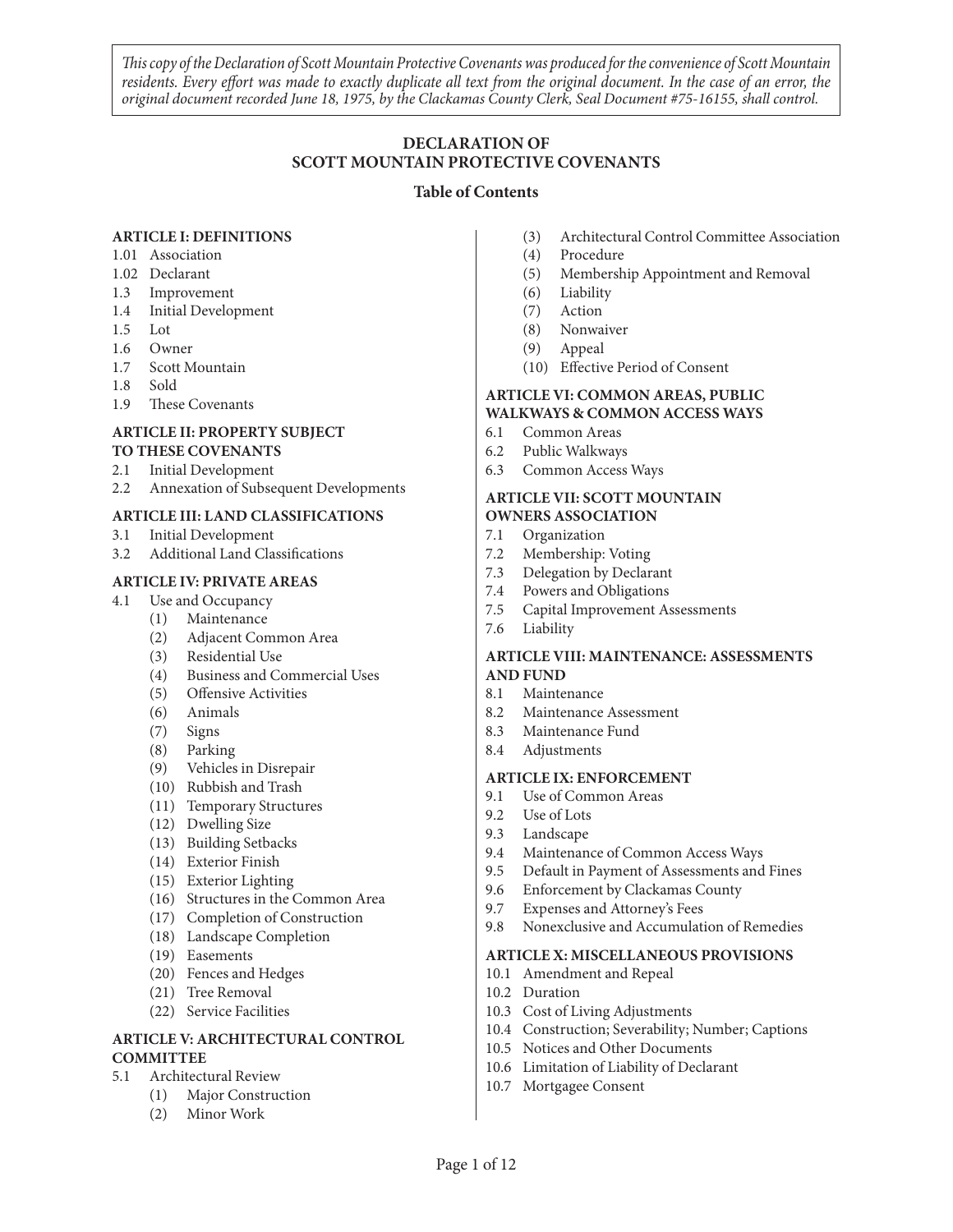### **DECLARATION OF SCOTT MOUNTAIN PROTECTIVE COVENANTS**

This Declaration of Protective Covenants is applicable to SCOTT MOUNTAIN, Block 1, Lots 1 through 40 inclusive; Block 2, Lots 1 through 21 inclusive; Block 3, Lots 1 through 17 inclusive; Block 4, Lots 1 through 10 inclusive; Tracts "A" and "B"; and Walkways "A" through "E" inclusive.

WHEREAS, NUPACIFIC COMPANY, INC., an Oregon Corporation, hereinafter referred to as Declarant, is owner in fee simple of certain real property located in the County of Clackamas, State of Oregon, known as SCOTT MOUNTAIN, a duly recorded plat.

WHEREAS, the Declarant desires to declare of public record its intentions to create certain restrictive conditions and covenants to the ownership of said property.

NOW, THEREFORE, the Declarant does hereby certify and declare that the following reservations, conditions and covenants shall become and are hereby made a part of all conveyances of Block 1, Lots 1 through 40 inclusive; Block 2, Lots 1 through 21 inclusive; Block 3, Lots 1 through 17 inclusive; Block 4, Lots 1 through 10 inclusive; Tracts "A" and "B"; and Walkways "A" through "E" inclusive, within the plat of SCOTT MOUNTAIN, recorded

19 , in Book Rage , of Plat records of Clackamas County, Oregon, and that the following reservations and covenants shall by reference become a part of any such conveyances and shall apply thereto as fully and with the same effect as if set forth at large therein.

## **ARTICLE I**

As used in these Covenants, the terms set forth below shall have the following meanings:

- 1.1 Association means the nonprofit corporation to be formed to serve as an owners' association as provided in Article VII hereof and its successors and assigns
- 1.2 Declarant means NuPacific Company, Inc., an Oregon Corporation and its successors and assigns.
- 1.3 Improvement means every building of any kind, fence, wall, driveway, swimming pool, storage shelter, or other product of construction efforts on or in respect to land.
- 1.4 Initial Development means the property shown as Scott Mountain on that certain plat entitled Scott Mountain filed in the Plat Records of Clackamas County, Oregon, on the \_\_\_\_day of \_\_\_\_\_\_\_\_, 19\_, in Book \_\_\_\_ of Plat at Page \_\_\_\_\_.
- 1.5 Lot means any numbered plot of land shown upon any recorded subdivision plat or partition map of Scott Mountain, except those areas designated on such plats or maps as "Tracts" or "Walkways".
- 1.6 Owner means the person or persons (including Declarant except where otherwise expressly provided) holding the beneficial ownership of a lot. The rights, obligations and other status of being an owner commence upon acquisition of the beneficial ownership of a lot and terminate upon disposition of such ownership, but termination of ownership shall not discharge an owner from obligations incurred prior to termination.
- 1.7 Scott Mountain means the land described in Article II hereof, including the initial development and any property annexed thereto as provided in Section 2.2.
- 1.8 Sold means that legal title has been conveyed or that a contract of sale has been executed under which the purchaser has obtained the right to possession.
- 1.9 These Covenants means all of the limitations, restrictions, covenants and conditions set forth in this Declaration with respect to Scott Mountain, as the same may be amended and supplemented from time to time hereafter in accordance with the provisions of this Declaration.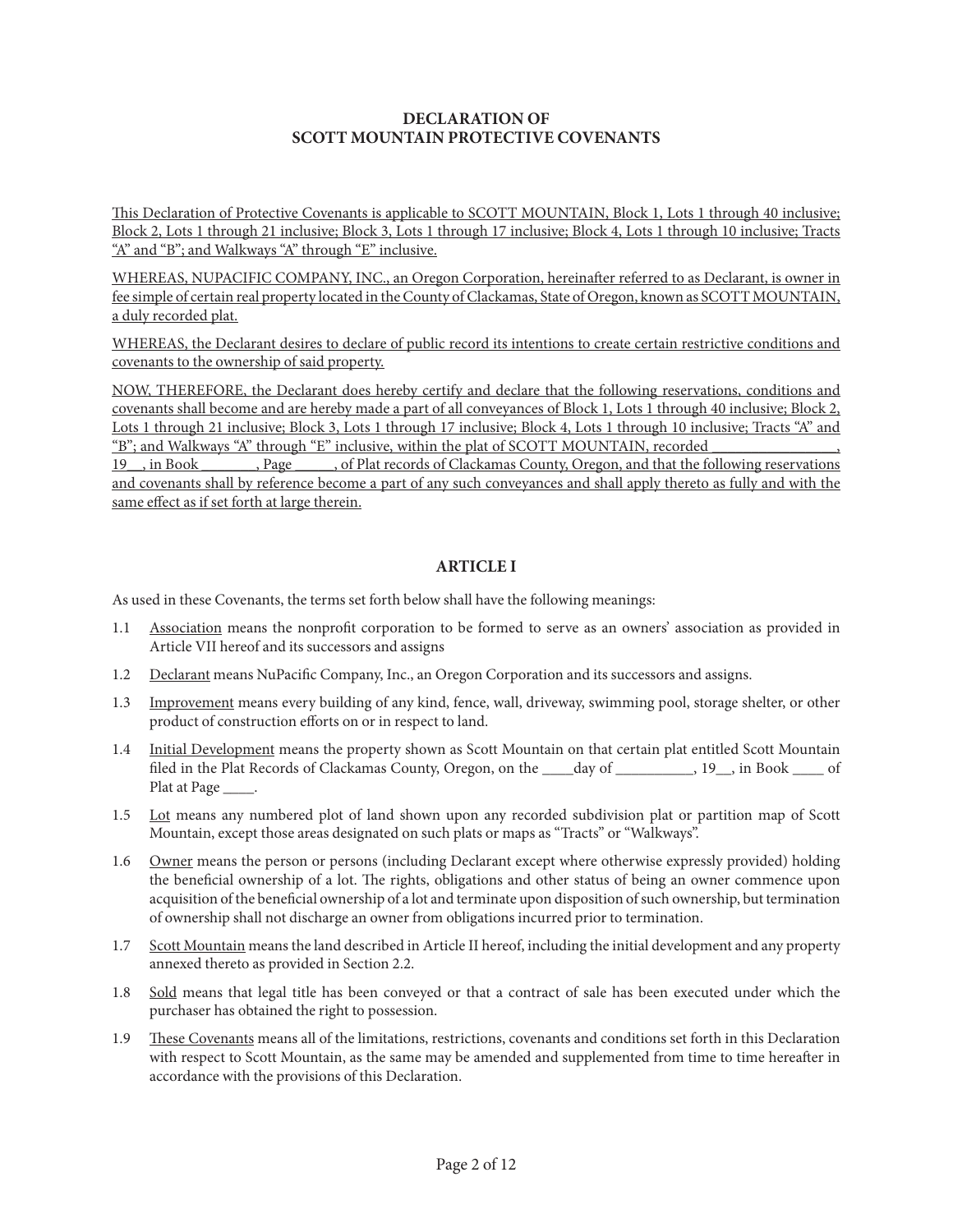### **ARTICLE II Property Subject to These Covenants**

2.1 Initial Development - Declarant hereby declares that all of the real property described below is held and shall be held, conveyed, hypothecated, encumbered, used, occupied and improved subject to these Covenants:

The property shown as Scott Mountain on that certain plat entitled Scott Mountain filed in the Plat Records of Clackamas County, Oregon, on the \_\_\_day of \_\_\_\_\_\_\_\_\_\_\_, 19\_, in Book\_\_\_ of Plats at Page \_\_\_\_.

The above-described real property, together with other real property from time to time annexed thereto and made subject to these Covenants pursuant to Section 2.2, shall constitute Scott Mountain.

- 2.2 Annexation of Subsequent Developments Declarant may from time to time and in its sole discretion annex to Scott Mountain any adjacent real property now or hereafter acquired by it, and may also from time to time and in its sole discretion permit other holders of adjacent real property to annex the adjacent real property owned by them to Scott Mountain. The annexation of such adjacent real property shall be accomplished as follows:
	- (1) The holder or holders of such real property shall record a declaration which shall be executed by or bear the approval of Declarant and shall, among other things, describe the real property to be annexed, establish any additional or different limitations, restrictions, covenants and conditions which are intended to be applicable to such property, and declare that such property is held and shall be held, conveyed, hypothecated, encumbered, used, occupied and improved subject to these Covenants.
	- (2) The property included by any such annexation shall thereby become a part of these Covenants, and Declarant and the Association shall have and shall accept and exercise administration of these Covenants with respect to such property.
	- (3) Notwithstanding any provision apparently to the contrary, a declaration with respect to any annexed area may:
		- (a) Establish such new land classifications and such limitations, restrictions, covenants and conditions with respect thereto as Declarant may deem to be appropriate for the development of the annexed property;
		- (b) With respect to existing land classifications, establish such additional or different limitations, restrictions, covenants and conditions with respect thereto as Declarant may deem to be appropriate for the development of such annexed property.

## **Article III Land Classifications**

- 3.1 Initial Development -All land within the Initial Development of Scott Mountain is included in one or another of the following classifications:
	- (1) "Private areas", being the areas shown as numbered lots in the plat of Scott Mountain, exclusive of the common access ways described below.
	- (2) "Common areas", being the areas shown as Tracts "A" and "B" in the plat of Scott Mountain.
	- (3) "Public Walkways", being the areas shown as Walkways "A" through "E", inclusive, in the plat of Scott Mountain.
	- (4) "Common access ways", being the following common driveways:
		- (a) The driveway located on Lots 2 and 3, Block 2, which driveway shall be for the exclusive use of Lots 1, 2, 3 and 4 of Block 2, Scott Mountain.
		- (b) The driveway located on Lots 4 and 5, Block 4, which driveway shall be for the exclusive use of Lots 4 and 5 of Block 4, Scott Mountain.
		- (c) The driveway located on Lots 8 and 9, Block 4, which driveway shall be for the exclusive use of Lots 8 and 9 of Block 4, Scott Mountain.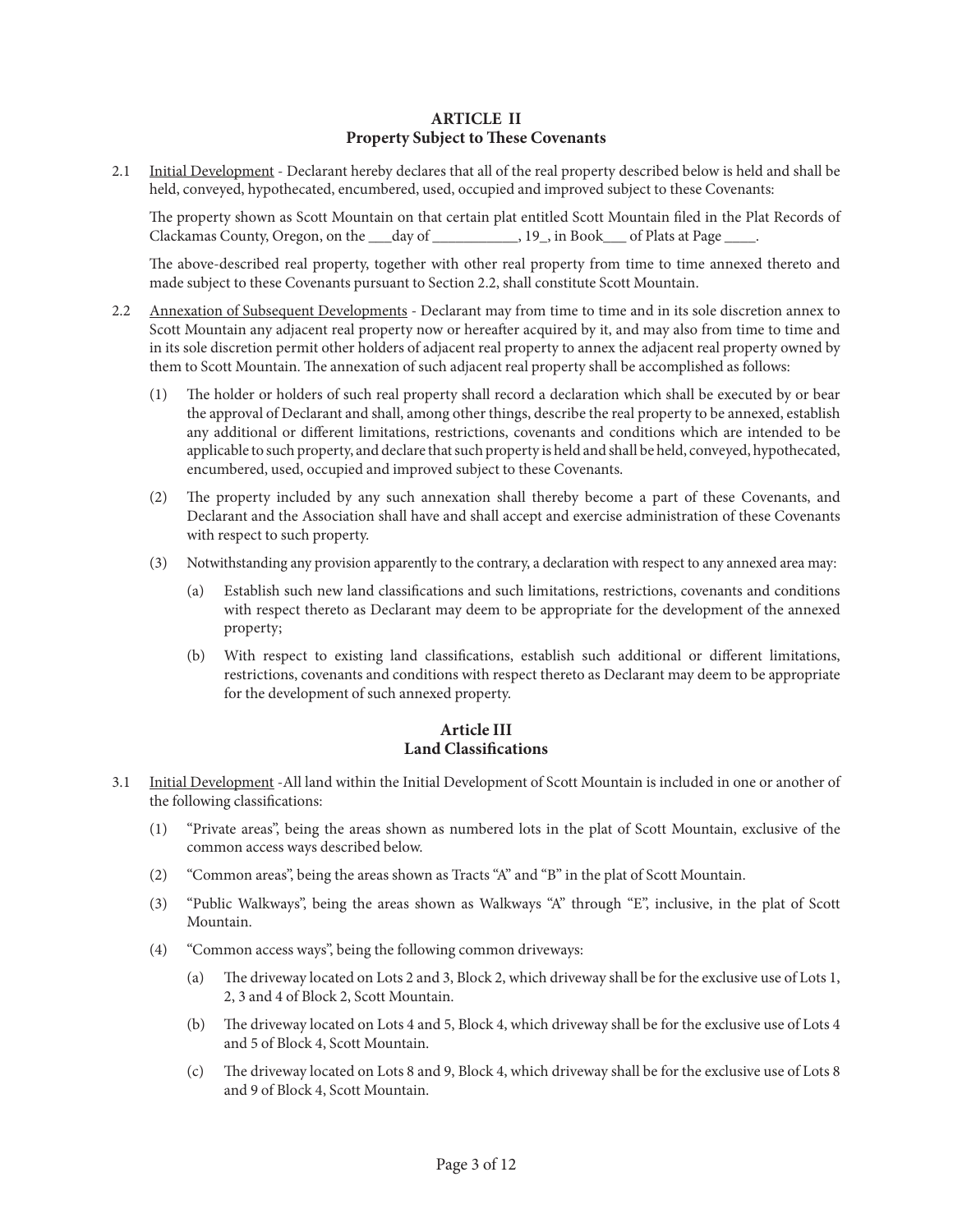3.2 Additional Land Classifications - Additional land classifications may hereafter be established in annexed areas as provided in Section 2.2.

# **ARTICLE IV Private Areas**

- 4.1 Use and Occupancy -The owner of a lot within a private area in Scott Mountain shall be entitled to the exclusive use and benefit, of such lot, except as otherwise expressly provided herein, but his lot shall be bound by and he shall comply with the following and all other provisions of these Covenants for the mutual benefit of all owners of property within Scott Mountain.
	- (1) Maintenance Each owner shall maintain the grounds and improvements of his lot in a clean and attractive condition, in good repair and in such fashion as not to create a fire hazard.-
	- (2) Adjacent Common Area -The owner of a lot which blends together visually with any common area shall, if Declarant or the Association elects from time to time so to require, permit Declarant or the Association to enter upon lot to perform mowing and other maintenance in connection with the maintenance of such common area.
	- (3) Residential Use -No lot shall be used except for residential purposes, except that nothing in these Covenants shall be construed so as to prevent a builder from using his lot as a temporary sales model.
	- (4) Business and Commercial Uses No trade, craft, business, profession, commercial or similar activity of any kind shall be conducted on any lot, nor shall any goods, equipment, vehicles, materials or supplies used in connection with any trade, service, or business be kept or stored on any lot, excepting the right of any homebuilder and the Declarant to construct residences on any lot, to store construction materials and equipment on said lots in the normal course of said construction and to use any single family residence as a sales office or model home for purposes of sales in Scott Mountain.
	- (5) Offensive Activities -No noxious or offensive activity shall be carried on in a private area, nor shall anything be done or placed upon any lot which interferes with or jeopardizes enjoyment of other lots or common areas within Scott Mountain.
	- (6) Animals No domestic animals of any kind shall be raised, kept, or permitted within private areas other than a reasonable number of household pets which are not kept, bred or raised for commercial purposes and which are reasonably controlled so as not to be a nuisance.
	- (7) Signs No signs shall be erected or maintained on any lot (excluding Scott Mountain entry-way signs) except that not more than one "For Sale" or "For Rent" sign placed by the Owner, the Declarant or by a licensed real estate agent, not exceeding twenty four (24) inches high and thirty-six (36) inches long, may be temporarily displayed on any lot, and except one professional sign of not more than three square feet which must comply with Clackamas County sign ordinances.
	- (8) Parking Parking of boats, trailers, motorcycles, trucks, truckcampers and like equipment shall not be allowed on any part of the property nor on public streets adjacent thereto excepting only within the confines of an enclosed garaged or screened area, the plans of which must have been reviewed and approved by the Architectural Control Committee prior to construction, and no portion of same may project beyond the screened area. No vehicle shall be permitted to park on public right-of-way within Scott Mountain for a period exceeding twenty-four (24) hours without written permission of the Architectural Control Committee.
	- (9) Vehicles in Disrepair No Owner shall permit any vehicle which is in an extreme state of disrepair to be abandoned or to remain parked upon any lot or on the Common Area or on any street for a period in excess of forty-eight (48) hours. A vehicle shall be deemed to be in an "extreme state of disrepair" when its presence offends the occupants of the neighborhood. Should any Owner fail to remove such vehicle within five (5) days following the date on which notice is mailed to him by the Declarant or the Architectural Control Committee, they may have the vehicle removed from Scott Mountain and charge the expense of such removal to the Owner.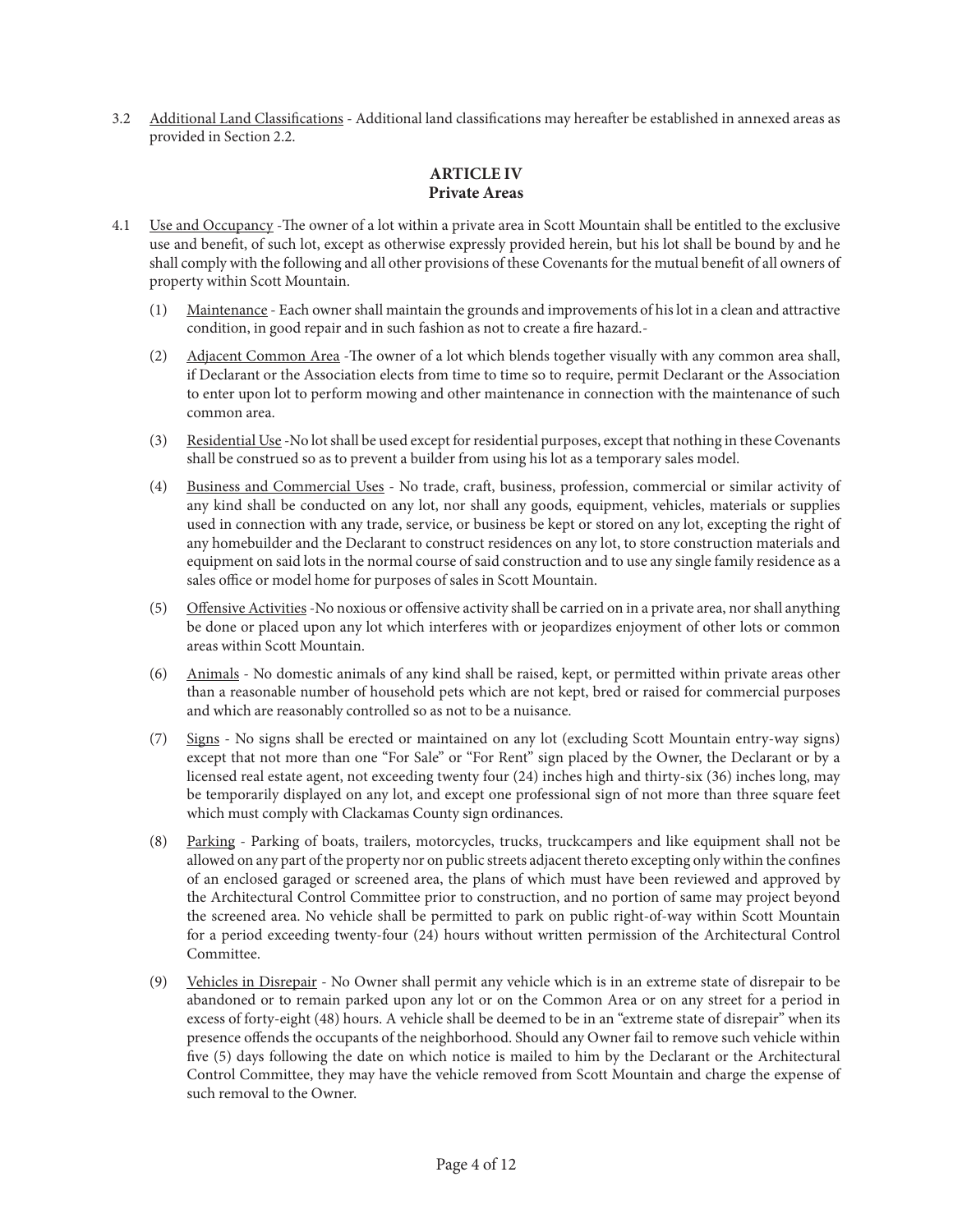- (10) Rubbish and Trash No lot or part of the Common Area shall be used as a dump for trash or rubbish of any kind. All garbage and other waste shall be kept in appropriate sanitary containers for proper disposal and out of public view. Yard rakings and dirt and other material resulting from landscaping work shall not be dumped onto streets, or Common Areas or any lots. Should any Owner fail to remove any trash, rubbish, garbage, yard rakings, or any such materials from any lot or any street or Common Area where deposited by him within ten (10) days following the date on which notice is mailed to him by the Declarant or the Architectural Control Committee, they may have such materials removed and charge the expense of such removal to the Owner.
- (11) Temporary Structures No structure of a temporary character, trailer, basement, tent, shack, garage, barn or other outbuilding shall be used on any lot at any time as a residence either temporarily or permanently. All structures must comply with the Uniform Building Code.
- (12) Dwelling Size The ground floor area of a one-story dwelling, exclusive of open porches and garage shall be not less than 1600 square feet. In the case of a two-story dwelling, the lower or ground floor living level shall be not less than 1000 square feet. In the event of a multi-level dwelling, the area of the one-story portion and the area of the upper level of the two-story portion shall constitute a minimum of 1300 square feet. A split entry or split foyer type home and a daylight basement home shall have a main floor area of not less than 1300 square feet. No building shall be erected, altered, placed or permitted to remain on any lot other than one detached single-family dwelling not to exceed two and one-half stories in height and a private garage for not less than two standard size automobiles. The existing structure on Lot 14, Block 3 of Scott Mountain shall be exempt from this restriction. The Architectural Control Committee upon application may, in its discretion, waive any violation of this provision which it finds to have been inadvertent.
- (13) Building Setbacks No building shall be located on any lot nearer to the front, rear or side lot lines than as permitted by Clackamas County zoning ordinances. In any event, no building shall be located on any lot nearer than 25 feet to the front lot line or nearer than 25 feet to any side street line. No building shall be located nearer than 7 feet to a side lot line or nearer than 25 feet to the rear lot line. For purposes of these Covenants, eaves, steps and open porches shall not be considered as part of a building provided however, that this shall not be construed to permit any portion of a building on a lot to encroach upon another lot. The existing structure on Lot 14, Block 3 of Scott Mountain shall be exempt from the requirements of this subsection. The Architectural Control Committee upon application, may in its discretion waive any violation of this subsection which it finds to have been inadvertent, provided the same would not constitute a violation of County ordinances for which no variance has been obtained.
- (14) Exterior Finish -The exterior of all construction on any lot shall be designed, built, and maintained in such a manner as to blend in with the natural surroundings, existing structures and landscaping within Scott Mountain. Exterior colors must be approved by the Architectural Control Committee in accordance with the provisions of Article V. Exterior trim, fences, doors, railings, decks, eaves, gutters, and the exterior finish of garages and other accessory buildings shall be designed, built and maintained to be compatible with the exterior of the structure they adjoin.
- (15) Exterior Lighting Any exterior lighting which is visible from any street, any part of the Common Area, or any other lot in Scott Mountain must be approved prior to installation by the Architectural Control Committee in accordance with the provisions of Article V.
- (16) Structures in the Common Area No building, wall, fence, paving, landscaping, or construction of any type shall be erected or maintained by any Owner so as to trespass or encroach upon the Common Area. The Architectural Control Committee shall have authority to abate any such tresspass or encroachment upon the Common Area at any time, by any reasonable means and with or without having to bring legal proceedings.
- (17) Completion of Construction The construction of any building on any lot, including painting and all exterior finish, shall be completed within eight (8) months of the beginning of construction so as to present a finished appearance when viewed from any angle. In the event of undue hardship due to weather conditions, this provision may be extended for a reasonable length of time upon written approval from the Architectural Control Committee. The building area shall be kept reasonably clean and in workmanlike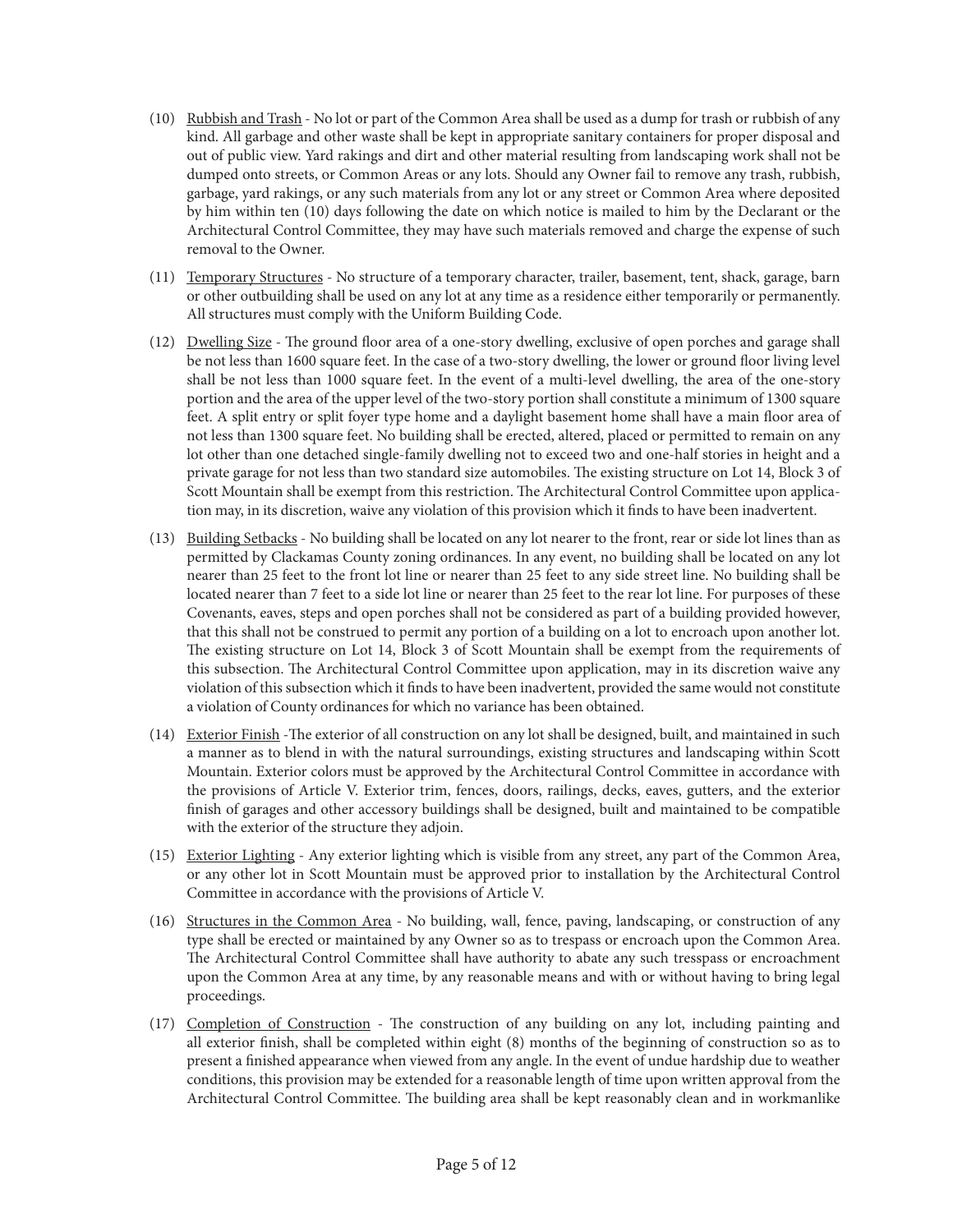order during the construction period. All lots shall be kept in a neat and orderly condition, free of brush, vines, weeds and debris, and grass thereon shall be cut or mowed at sufficient intervals to prevent creation of a nuisance or fire hazard.

- (18) Landscape Completion All front yard landscaping must be completed within six months from the date of occupancy of the residence constructed thereon. In the event of undue hardship due to weather conditions, this provision may be extended for a reasonable length of time upon written approval by the Architectural Control Committee.
- (19) Easements Easements for installation and maintenance of utilities and drainage facilities are reserved over the rear and side five (5) feet of each lot, as well as on other portions of certain lots, all of record. Within these easements, no structure, planting or other material shall be placed or permitted to remain which may damage or interfere with the installation or maintenance of utilities, or which may change the direction of flow of drainage channels in the easements or which may obstruct or retard the flow of water through drainage channels in the easements. The easement area of each lot and all improvements in it shall be maintained continuously by the Owner of the lot, except for those improvements for which a public authority or utility company is responsible.
- (20) Fences and Hedges Plantings or site obscuring fences shall not exceed four feet in height in the front yard or on side lot lines forward of the building line with the greatest setback on the lot or the adjoining residential lot. The maximum height of a site obscuring fence located on the remainder of the lot shall not exceed six feet in height. Fences shall be well constructed of suitable fencing materials and shall not detract from the appearance of the dwelling house located upon the lot or building site or be offensive to the owners or occupants thereof, or detract from the appearance of the dwelling houses located on the adjacent lots or building sites. All fence plans must be submitted prior to construction commencement to the Architectural Control Committee as set forth in Section 5.1
- (21) Tree Removal No trees with a diameter of six (6) inches, or more, measured at a height of five (5) feet above ground level, may be removed from those portions of any lot which lie outside of the building site (including driveway) without prior written approval from the Architectural Control Committee,
- (22) Service Facilities Clothes lines and other service facilities shall be screened so as not to be viewed from the street or Common Area.

#### **ARTICLE V Architectural Control Committee**

- 5.1 Architectural Review No structure, including storage shelters, shall be commenced, erected, placed or altered on any lot until the construction plans and specifications and a plat showing the nature, shape, heights, materials, colors, and proposed location of the structure have been submitted to and approved in writing by the Architectural Control Committee. It is the intention and purpose of this covenant to assure quality of workmanship and materials, harmony of external design with the existing structures as to location with respect to topography, finish grade elevations, and to avoid plan repetition. The requirements of this section shall not apply to any structure erected prior to the date upon which this instrument is recorded, but shall apply to any alterations of such a structure. In all cases in which Architectural Control Committee consent is required by these Covenants, the following provisions shall apply:
	- (1) Major Construction in the case of initial or substantial additional construction of a dwelling, the owner shall prepare and submit to the Architectural Control Committee such plans and specifications for the proposed work as the committee may require. Material required by the committee may include, but not necessarily be limited to, the following:
		- (a) A plot plan indicating location of all improvements.
		- (b) Drawings showing elevations, exterior materials and exterior color scheme of all improvements.

The Architectural Control Committee shall render its decision with respect to the proposal within 15 days after it has received all material required by it with respect thereto.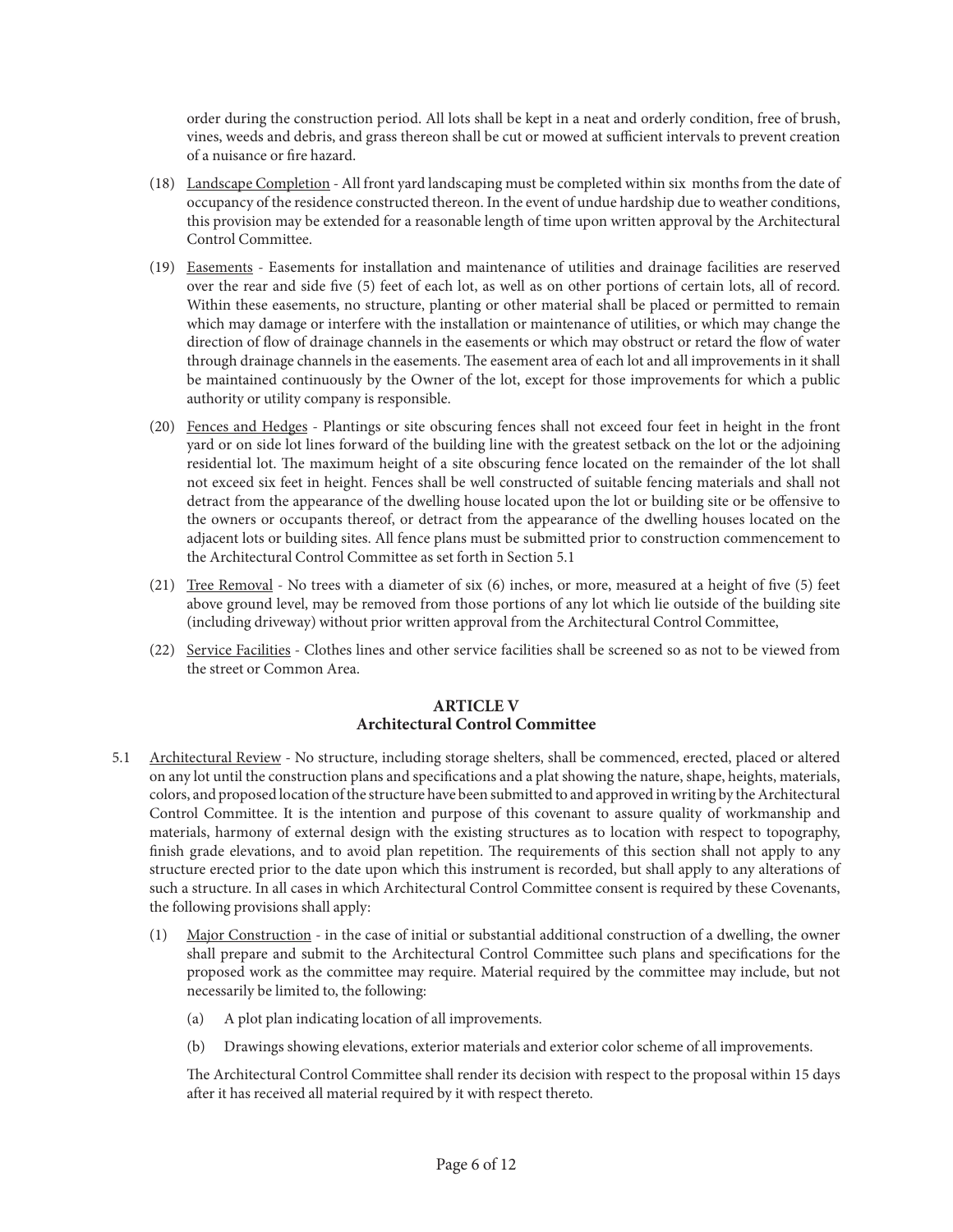- (2) Minor Work In the case of minor additions or remodeling, change of existing exterior color scheme or exterior material, fence, greenhouse, or swimming pool construction or any other work not referred to in paragraph (1) above, the owner shall submit to the Architectural Control Committee such plans and specifications for the proposed work as the committee determines to be necessary to enable it to evaluate the proposal. The Architectural Control Committee shall render its decision with respect to the proposal within 15 days after it has received all material required by it with respect thereto.
- (3) Architectural Control Committee Discretion The Committee may in its sole discretion withhold consent to any proposed work if the committee finds that the proposed work would be inappropriate for the particular lot or incompatible with the design standards that Declarant intends for Scott Mountain. Considerations such as siting, shape, size, color, design, height, impairment of the view from other lots within Scott Mountain or other effect on the enjoyment of other lots or common areas, disturbance of existing terrain and vegetation, and any other factors which the Committee reasonably believes to be relevant, may be taken into account by the Committee in determining whether or not to consent to any proposed work.
- (4) Procedure In the event the Committee fails to render its approval or disapproval within 30 working days after plans and specifications have been submitted to it, or in any event, if no suit to enjoin the construction has been commenced prior to the completion thereof, approval will not be required and the related Covenants shall be deemed to have been fully complied with.
- (5) Membership: Appointment and Removal The Architectural Committee, hereinafter referred to as Committee, shall consist of as many persons, but not less than three, as the Declarant may from time to time appoint. The Declarant may remove any member of the Committee from office at any time and may appoint new or additional members at any time. The Declarant shall keep on file at its principal office a list of names and addresses of the members of the Committee. A member of the Committee shall not be entitled to any compensation for services performed pursuant to these Covenants. The powers and duties of such Committee shall cease one year after completion of construction of all the single family dwellings and the sale of said dwellings to the initial owner/ occupant on all of the building sites within the property.
- (6) Liability Neither the Architectural Control Committee nor any member thereof shall be liable to any Owner, occupant, builder or developer for any damage, loss or prejudice suffered or claimed on account of any action or failure to act of the Committee or a member thereof, provided only that the member has, in accordance with the actual knowledge possessed by him, acted in good faith.
- (7) Action Except as otherwise provided herein, any two members of the Architectural Control Committee shall have power to act on behalf of the Committee, without the necessity of a meeting and without the necessity of consulting the remaining members of the Committee. The Committee may render its decisions only by written instrument setting forth the action taken by the members consenting thereto.
- (8) Nonwaiver Consent by the Architectural Control Committee to any matter proposed to it and within its jurisdiction under these Covenants shall not be deemed to constitute a precedent or waiver impairing its rights to withhold approval as to any similar matter thereafter proposed or submitted to it for- consent.
- (9) Appeal Any Owner adversely affected by action of the Architectural Control Committee, may appeal to the Association. Appeals shall be made in writing within ten (10) days of the Committee's action, and shall contain specific objections and/or mitigating circumstances justifying the appeal. A final conclusive decision shall be made by the Association within fifteen (15) working days after receipt of said notification.
- (10) Effective Period of Consent The Committee's consent to any proposed work shall automatically be revoked one year after issuance unless construction of the work has been commenced or the owner has applied for and received an extension of time from the Design Committee.

## **ARTICLE VI Common Areas, Public Walkways and Common Access Ways**

6.1 Common Areas -The owners of lots within Scott Mountain and their respective invitees shall be entitled to the exclusive use of common areas within the project, subject, however, to the restriction that the common areas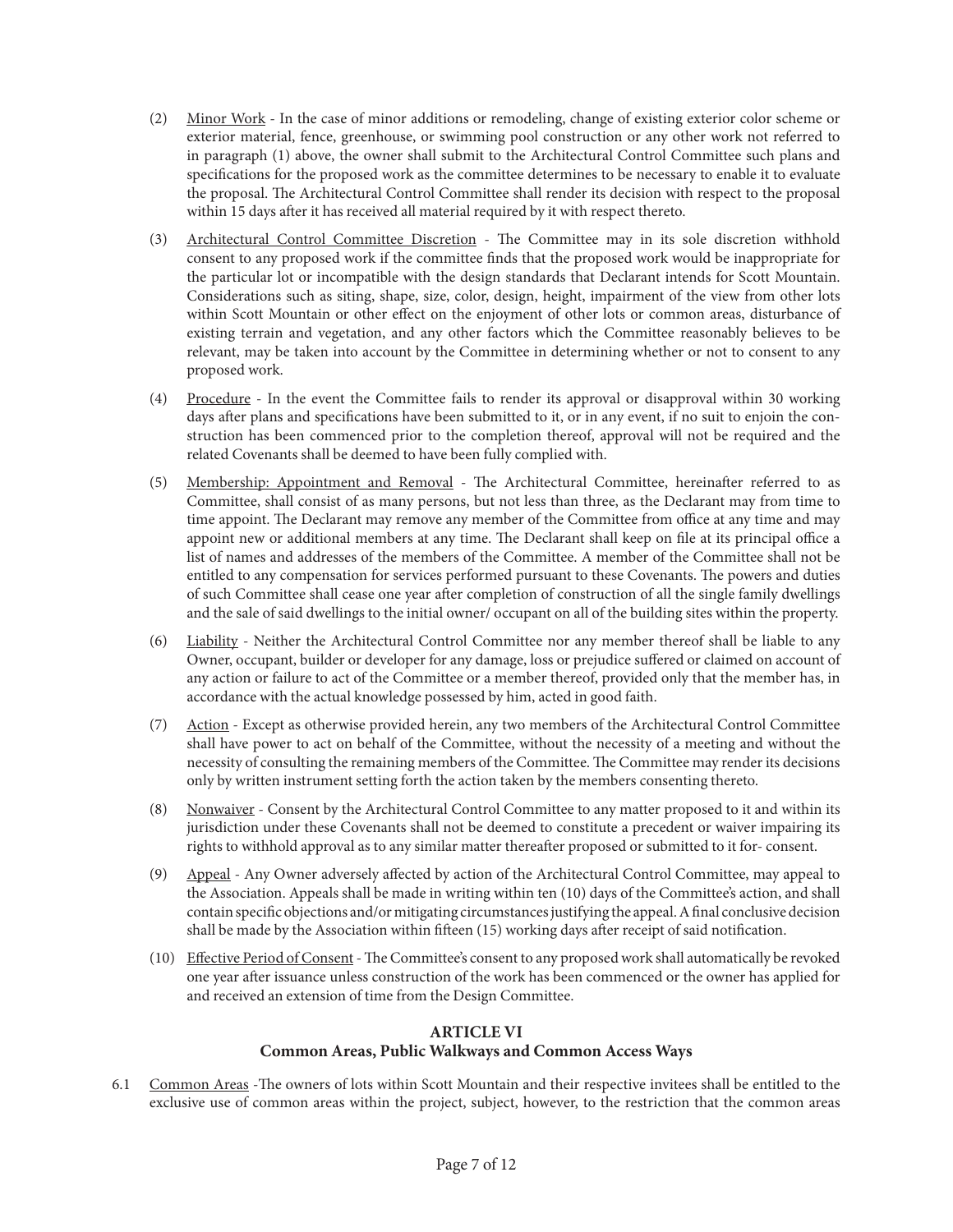shall be dedicated for open space and those recreational uses which .do not harm or otherwise disturb the natural setting of the areas or the trees or vegetation thereon. The common areas shall not be platted or otherwise divided into lots for residential use. Nothing herein shall prevent the placing of a sign or signs on the common areas identifying the subdivision, provided such signs are approved by the Architectural Control Committee and comply with any applicable Clackamas County sign ordinances. Declarant (or, after delegation, the Association) may establish reasonable rules regulating the use of common areas, which rules shall be known as the Scott Mountain Rules. Declarant, (or, after delegation, the Association) upon approval in writing of the owners of a majority of the lots and approved by order or resolution of the Clackamas County Planning Commission (or the then equivalent thereof), may dedicate or convey any portion of the common areas to a park district or other public body for open space or recreational use.

- 6.2 Public Walkways The public walkways have been dedicated to the public for walkway purposes and shall be used by owners of lots within Scott Mountain jointly with members of the public. In the event the applicable public body should ever vacate such dedication, such walkways shall become common areas within the meaning of these Covenants and shall be used exclusively for walkway purposes by owners of lots within Scott Mountain and their invitees.
- 6.3 Common Access Ways Common access ways shall be used exclusively for driveway and access purposes by the owners of lots have the exclusive use thereof and their invitees. The owners of each of the lots having the exclusive use of a particular common access way shall be responsible for the maintenance of such driveway, the cost of which shall be borne in equal portions by such owners. Each such owner shall have a perpetual easement over the common access way for ingress and egress, and the benefits and burdens thereof, including the obligation of maintenance, shall be appurtenant to and run with the lots so benefited or burdened.

## **ARTICLE VII Scott Mountain Owners Association**

Declarant shall organize an association of all of the owners of property within Scott Mountain. Such association, its successors and assigns (the "Association") shall be organized under the name "Scott Mountain Owners Association" or a name similar thereto, and shall have property, powers and obligations as set forth in these Covenants for the benefit of Scott Mountain, and all owners of property located therein.

- 7.1 Organization Declarant shall within seven years after recording of this Declaration organize the Association as a nonprofit corporation under the general nonprofit corporation laws of the State of Oregon. The Articles of Incorporation of the Association shall provide for its perpetual existence but in the event the Association is at any time dissolved, whether inadvertently or deliberately, it shall automatically be succeeded by an unincorporated association of the same name. In that event all of the property, powers and obligations of the incorporated association existing immediately prior to its dissolution shall thereupon automatically vest in the successor unincorporated association, and such vesting shall thereafter be confirmed and evidenced by appropriate conveyances and assignments by the incorporated association. To the greatest extent possible, any successor unincorporated association shall be governed by the Articles of Incorporation and Bylaws of the Association as if they had been made to constitute the governing documents of the unincorporated association.
- 7.2 Membership: Voting Every owner of one or more lots within Scott Mountain shall, immediately upon creation of the Association and thereafter during the entire period of such owner's ownership of one or more lots within Scott Mountain, be a member of the Association. Such membership shall commence, exist and continue simply by virtue of such ownership, shall expire automatically upon termination of such ownership, and need not be confirmed or evidenced by any certificate or acceptance or membership. Each owner shall have one vote on all matters submitted to the membership of the Association for each lot owned by him within Scott Mountain.
- 7.3 Delegation by Declarant Declarant may at any time and from time to time delegate, convey or otherwise assign to the Association Declarant's interest in the common areas within Scott Mountain and the powers and obligations of Declarant pursuant to these Covenants, and such interest, powers and obligations shall thereupon vest in the Association without the necessity of any acceptance thereof by the Association. Such delegations, conveyances or other assignments may grant to the Association authority which is exclusive or which is concurrent with Declarant, and may be made in general terms or with reference to specific items. If specific delegations, conveyances or other assignments are made, they shall cover only those items which are expressly described therein; provided, however,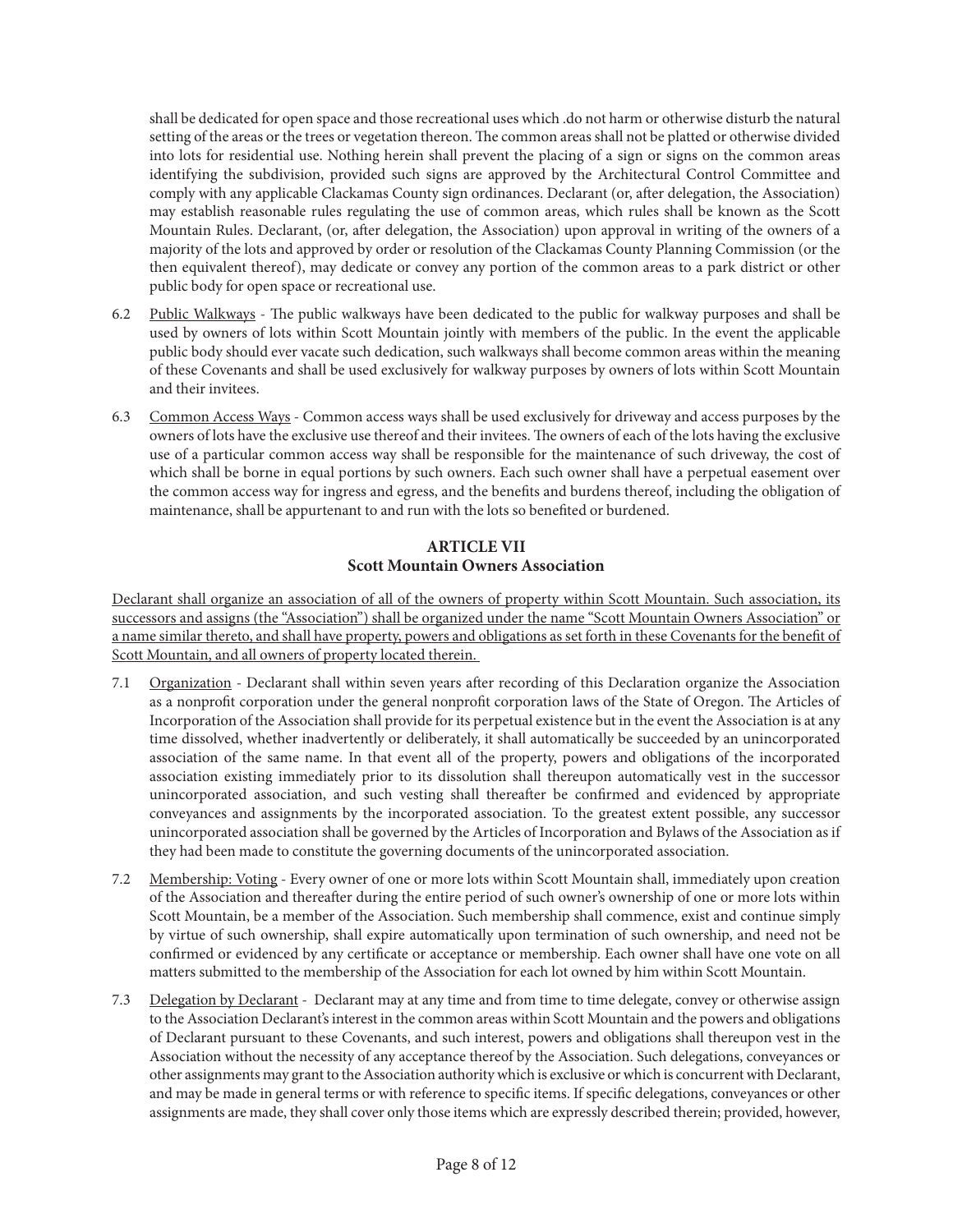that correlative powers and obligations shall be treated together. The timing and manner of such delegations, conveyances or other assignments shall be solely within the discretion of the Declarant; provided, however, that Declarant shall complete the delegation, conveyance or other assignment of all of its interest in the common areas within Scott Mountain, and all of Declarant's powers and obligations under these Covenants with respect to Scott Mountain no later than: (a) when 150 lots within Scott Mountain are owner occupied; or (b) 15 years after the date this Declaration is recorded, whichever is earlier. The responsibility of Declarant under these Covenants with respect to any property, powers or obligation shall cease upon the exclusive conveyance, delegation or other assignment thereof to the Association. Any delegation pursuant to this section shall be in writing, executed by Declarant and recorded in the Deed Records of Clackamas County, Oregon.

- 7.4 Powers and Obligations The Association shall have, exercise and perform all of the following powers and obligations:
	- (1) The powers and obligations granted directly to the Association by these Covenants, or granted by such Covenants to Declarant and in turn delegated, conveyed or otherwise assigned by Declarant to the Association.
	- (2) The powers and obligations of a nonprofit corporation pursuant to general nonprofit corporation laws of the State of Oregon.
	- (3) Any additional or different powers and obligations necessary or desirable for the purposes of carrying out the functions of the Association pursuant to these Covenants or otherwise promoting the general benefit of owners of property within Scott Mountain. The powers and obligations of the Association may from time to time be amended, repealed, enlarged or restricted by changes in these Covenants made in accordance with Section 10.1 hereof, accompanied by changes in the Articles of Incorporation or Bylaws of the Association made in accordance with such instruments and the nonprofit corporation laws of the State of Oregon
- 7.5 Capital Improvement Assessments At any time after the Association has more than 25 members, exclusive of Declarant, the Association may elect to purchase, construct or otherwise acquire additional equipment, facilities or other capital improvements for the general use and benefit of all of the members of the Association, and for that purpose may impose a special assessment to be called a "Capital Improvement Assessment." Any such assessment shall be levied against all of the lots within Scott Mountain, except those to which Declarant is owner or any owner whose ownership of one or more lots is solely for the purpose of constructing homes thereon for resale. Any action by the Association pursuant to this section shall be effective only if approved by the vote or written consent of owners owning not less than 80 percent of the lots within Scott Mountain subject to such assessment.
- 7.6 Liability Neither the Association nor any officer or member of its board of directors shall be liable to any owner or to Declarant for any damage, loss or prejudice suffered or claimed on account of any action or failure to act of the Association, its board of directors or any member of its board of directors, provided only that the board member has, in accordance with the actual knowledge possessed by him, acted in good faith.

### **ARTICLE VIII Maintenance: Assessments and Fund**

- 8.1 Maintenance Declarant shall maintain, or provide for the maintenance of, the common areas and public walkways (unless the maintenance thereof is assumed by a public body), and all improvements thereon of whatever kind for whatever purpose. Declarant shall delegate or otherwise assign its obligation of maintenance to the Association, within the time set forth in Section 7.3.
- 8.2 Maintenance Assessment Declarant (or, after delegation, the Association) shall assess and collect from every owner, and every owner shall pay, an annual maintenance assessment sufficient to pay the common expenses, including reserves, but not more than NINETY DOLLARS (\$90) per lot unless such maximum assessment is increased as provided in Section 8.4 The annual assessment shall be made as of May 1 of each year commencing May 1, 1976, unless deferred by Declarant, and shall be payable in a lump sum with a 3 percent discount on or before May 15 or at the rate of 1/12th the annual assessment per month on or before the 5th day of each month; provided, however, that no such maintenance assessment shall be made with respect to lots as to which Declarant is owner or any owner whose ownership of one or more lots is solely for the purpose of constructing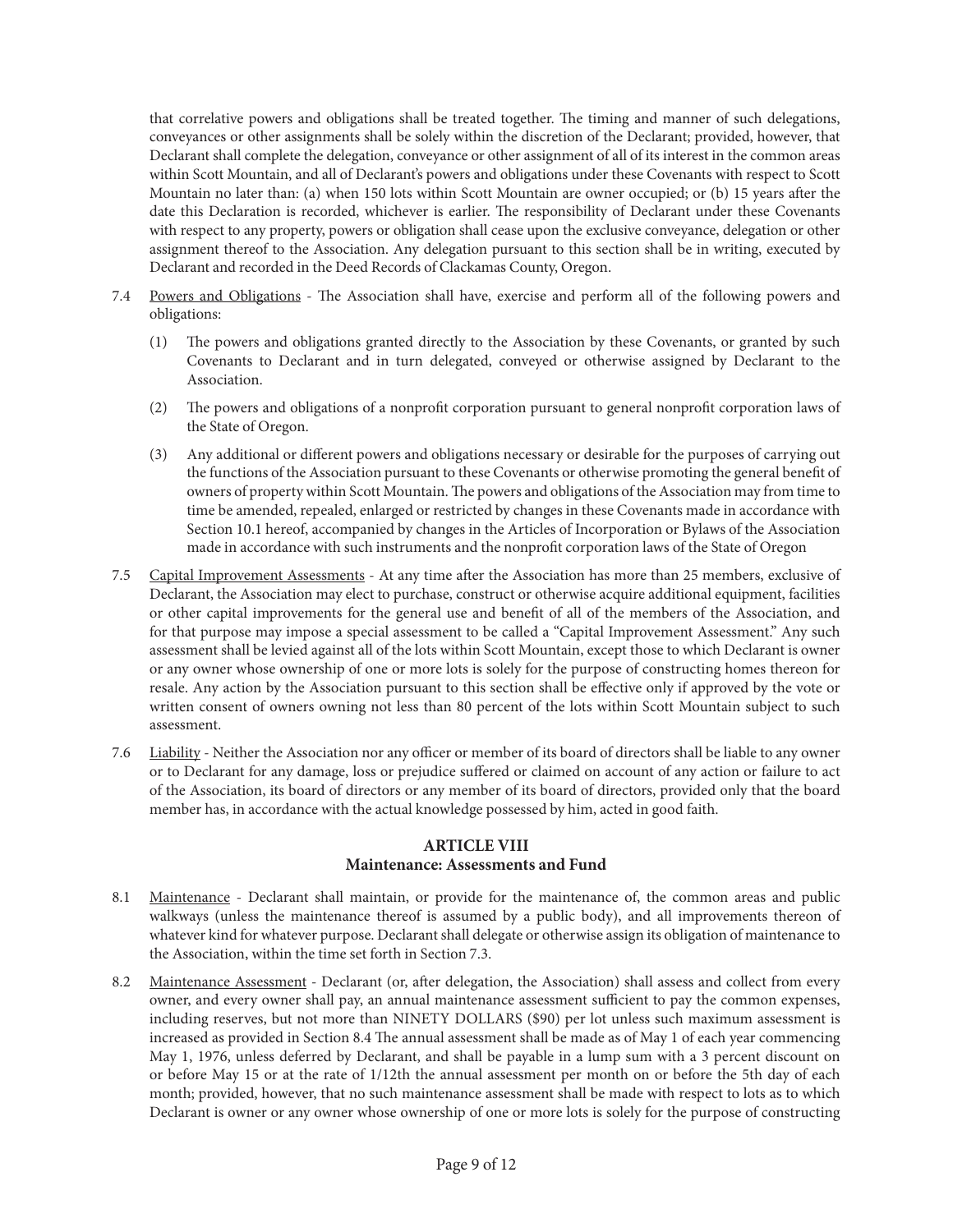homes thereon for resale. All amounts received as maintenance assessments hereunder shall be placed in the Maintenance Fund to be established and used as provided herein.

- 8.3 Maintenance Fund Declarant (or, after delegation, the Association) shall keep all funds received by it as maintenance assessments, together with any proceeds from any condemnation of any part of the common areas and any other funds received by it pursuant to these Covenants which are by the terms of such covenants to be deposited in the Maintenance Fund, separate and apart from its other funds in an account to be known as the "Maintenance Fund," and shall use such fund only for the following purposes:
	- (1) Payment of the cost of maintaining lighting, entrance and other signs, common areas, public walkways and other facilities designed to serve the general benefit of such owners.
	- (2) Payment of taxes assessed against common areas within Scott Mountain and any improvements thereon.
	- (3) Payment of the cost of garbage and trash disposal for common areas and public walkways.
	- (4) Payment of the cost of insurance, including insurance protecting the Committee, Declarant and the Association against liability arising out of their functions and activities in the administration of these Covenants.
	- (5) Payment of the cost of enforcing these Covenants, including the cost of maintaining the common access ways if the same are not maintained by the owners responsible therefor.
	- (6) Payment of the cost of other services which the Declarant deems to be of general benefit to owners of property within Scott Mountain including, but not limited to legal and secretarial services.
	- (7) In the event any condemnation of a portion of the common areas should result in a surplus in the Maintenance Fund not needed for payment of the other items described herein, such surplus shall be divided by the number of lots in Scott Mountain and such amounts paid equally to the holder of any first mortgage or deed of trust on each lot, or if none, to the owner of the lot.
- 8.4 Adjustments The Declarant (or, after delegation, the Association) may adjust the amount of the maximum annual maintenance assessment in accordance with increases in cost of living, as set forth in Section 10.3. In addition, in the event the Declarant (or, after delegation, the Association) deems the Maintenance Fund to be inadequate for the purposes set forth above, taking into account the need for reasonable reserves for such purposes, the maximum annual maintenance assessment provided for by Section 8.2 may be increased on a uniform basis in such amount as is approved in writing or at a meeting of the owners by the owners of 60 percent of the lots within Scott Mountain which are subject to assessment and which vote on such change.

#### **ARTICLE IX Enforcement**

- 9.1 Use of Common Areas In the event any owner shall violate any provision of these Covenants or the Scott Mountain Rules relating to the use of common areas, Declarant (or, after delegation the Association) may impose upon such owner a fine not to exceed \$25 for each such violation. Such fine shall become payable upon delivery to the owner of notice thereof, and shall be paid into the Maintenance Fund.
- 9.2 Use of Lots In the event any owner constructs or permits to be constructed on his lot an improvement contrary to the provisions of these Covenants, or in the event an owner maintains or permits any improvement, activity, condition or other thing on his lot contrary to the provisions of such Covenants, Declarant (or, after delegation, the Association) may no sooner than 60 days after delivery to such owner of written notice of the violation enter upon the offending lot and remove the cause of such violation, or alter, repair or change the item which is in violation of such covenants in such a manner as to make it conform thereto. Declarant or the Association may assess such owner for the entire cost of the work done pursuant to this section. Such amount shall become payable upon delivery to the owner of notice of the amount due, and shall be paid into the Maintenance Fund to the extent that the costs being reimbursed were paid out of the Maintenance Fund.
- 9.3 Landscape In the event any owner fails to comply with the provisions of these Covenants limiting removal of trees, Declarant, (or, after delegation, the Association) may impose on such owner a fine in an amount not to exceed \$25 per inch of the diameter at the stump of each tree removed in violation of such covenants. Declarant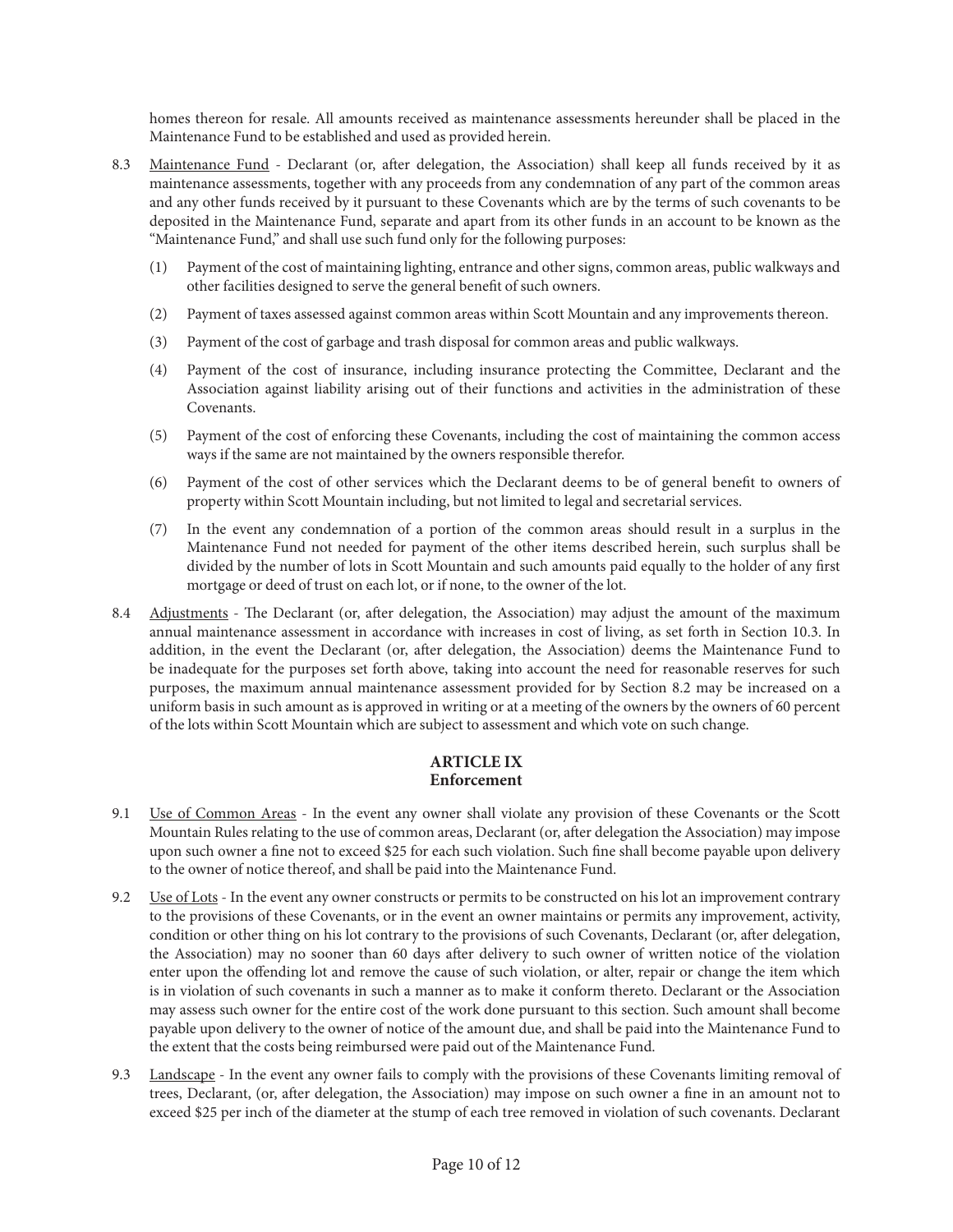or the Association may also restore the original landscape insofar as is reasonably possible, and charge the owner for the entire cost involved in such restoration. Such fines and costs shall become payable upon delivery to the owner of notice of the amount thereof; fines shall be paid into the Maintenance Fund, and costs shall be paid into the Maintenance Fund to the extent that the amounts being reimbursed were paid out of the Maintenance Fund.

- 9.4 Maintenance of Common Access Ways In the event the owners responsible therefore do not maintain a common access way, Declarant (or, after delegation, the Association) may no sooner than 60 days after delivery to such owners of written notice of the violation, enter upon the common access way and perform such maintenance. Declarant or the Association may assess such owners in equal proportions for the entire cost of the work done pursuant to this section. Such amount shall become payable upon delivery to the owner of notice of the amount due, and shall be paid into the Maintenance Fund to the extent that the costs being reimbursed were paid out of the Maintenance Fund.
- 9.5 Default in Payment of the Assessments and Fines Each assessment or fine levied pursuant to these Covenants shall be a separate, distinct and personal debt and obligation of the owner against whom the assessment or fine is levied. Sale or transfer of the lot by the owner shall not release him from the personal liability imposed hereunder. If the owner fails to pay such fine or assessment or any installment thereof when due, the owner shall be in default and the amount of the fine or assessment not paid together with costs and attorneys' fees as elsewhere provided for herein shall become a lien upon the lot or lots against which the fine or assessment was made upon recordation by Declarant or the Association of a notice of lien. Such liens shall be subordinate to the lien of any mortgage or deed of trust upon such lot or lots which was made in good faith and for value and which was recorded prior to recordation of the notice of lien. Declarant or the Association may commence proceedings to foreclose any such lien at any time within one year following such recordation.
- 9.6 Enforcement by Clackamas County The provisions of these Covenants relating to the preservation and maintenance of common areas, public walkways and common access ways shall be deemed to be for the benefit of Clackamas County as well as Declarant and the owners of lots within Scott Mountain, and the County may enforce such provisions by appropriate proceedings at law or in equity.
- 9.7 Expenses and Attorneys Fees In the event Declarant, the Association or Clackamas County shall bring any suit or action to enforce these Covenants, to collect any money due to them or any of them there under, or to foreclose a lien, the prevailing party shall be entitled to recover all costs and expenses incurred by him in connection with such suit or action, including a foreclosure title report and such amount as the court may determine to be reasonable as attorneys' fees at trial and upon any appeal thereof.
- 9.8 Nonexclusiveness and Accumulation of Remedies An election by Declarant, the Association or Clackamas County to pursue any remedy provided for violation of these Covenants shall not prevent concurrent or subsequent exercise of another remedy permitted under such covenants. The remedies provided in these Covenants are not exclusive but shall be in addition to all other remedies, including actions for damages and suits for injunctions and specific performance, available under applicable laws.

## **ARTICLE X Miscellaneous Provisions**

10.1 Amendment and Repeal - These Covenants or any provision thereof as from time to time in effect with respect to all or any part of Scott Mountain, may, at any time with the written consent of Declarant, or at any time more than 15 years after the date on which this Declaration is recorded without the consent of Declarant, be amended or repealed as provided by the vote or written consent of owners owning not less than 75 percent of the lots within Scott Mountain. Any such amendment or repeal shall become effective only upon (a) recordation of a certificate of Declarant or the president, secretary or an assistant secretary of the Association setting forth in full the amendment, amendments or repeal so approved and certifying that said amendment, amendments or repeal have been approved in the manner required therefore herein, and (b) recordation of either (1) an opinion of the Planning Director of Clackamas County (or the then equivalent thereof), or his designate, that the proposed amendment does not relate to preservation or maintenance of the common areas, public walkways and common access ways or the existence of an entity responsible to the owners for accomplishing the same, or (2) a resolution or order passed by the Planning Commission of Clackamas County (or the then equivalent of such body) approving the amendment.